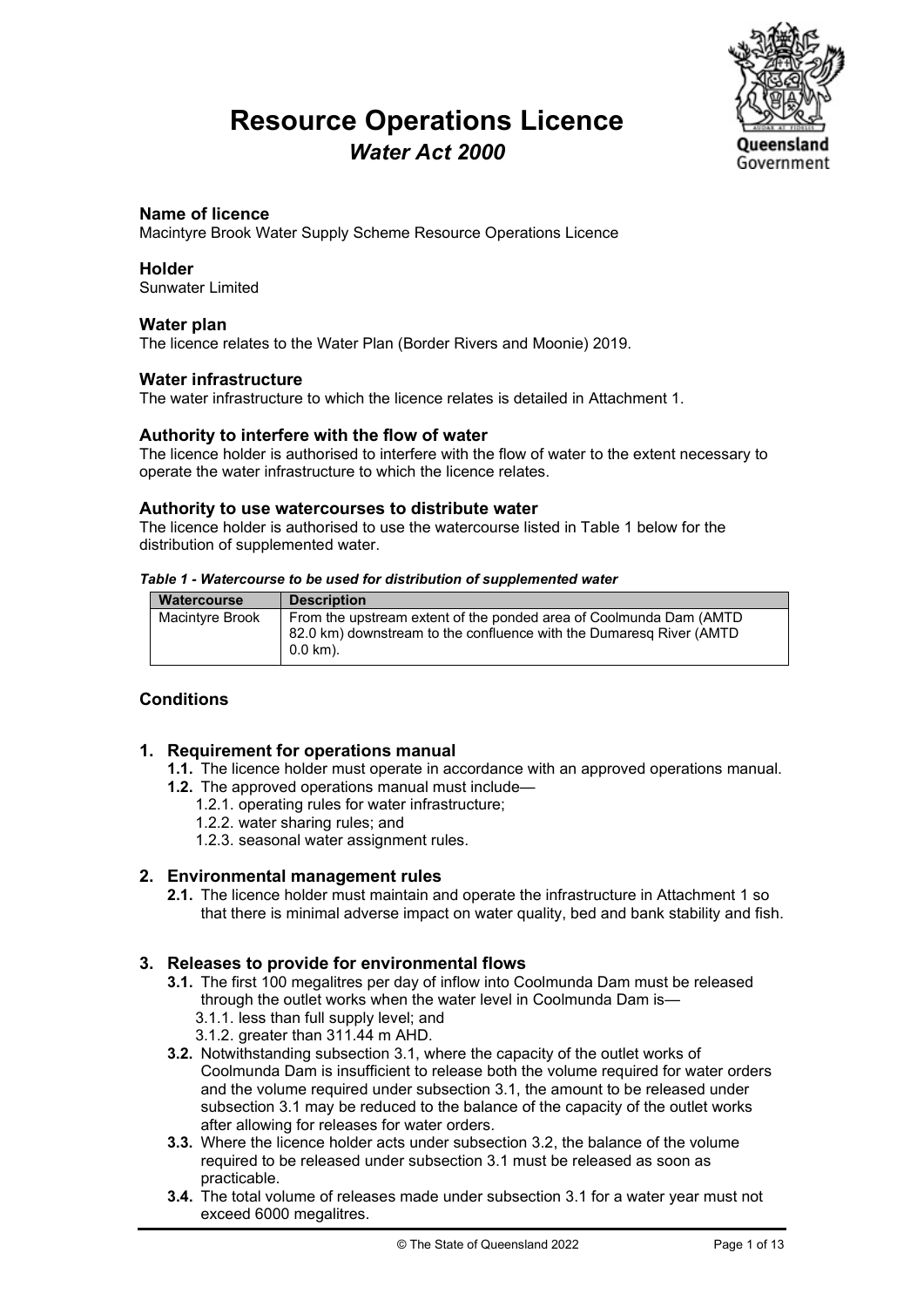### **4. Metering**

- **4.1.** The licence holder must meter the taking of water under all water allocations and seasonal water assignments managed under this licence.
- **4.2.** All new or replacement meter installations must comply with the non-urban metering standard as defined in the Water Regulation 2016.

#### **5. Monitoring and reporting requirements**

- **5.1.** The licence holder must carry out and report on the monitoring requirements as set out in Attachment 2.
- **5.2.** The licence holder must provide any monitoring data required under condition 5.1 to the chief executive within a stated time upon request.
- **5.3.** The licence holder must ensure that the monitoring, including the measurement, collection, analysis and storage of data, is consistent with the Water Monitoring Data Collection Standards<sup>1</sup>.
- **5.4.** The licence holder must ensure that the transfer of data and reporting are consistent with the Water Monitoring Data Reporting Standards<sup>1</sup>.

#### **6. Inter-scheme trading agreement**

- **6.1.** There must be an inter-scheme trading agreement between the licence holder for the Macintyre Brook Water Supply Scheme and the licence holder for the Border Rivers Water Supply Scheme to facilitate the transfer and change of location or seasonal assignment of a water allocation between the Macintyre Brook Water Supply Scheme and the Border Rivers Water Supply Scheme.
- **6.2.** The inter-scheme trading agreement must address
	- a) licence holder monitoring and reporting requirements as per condition 5; and b) meter reading and water charges.
- **6.3.** Subsection 6.2 does not limit matters that may be dealt with by the inter-scheme trading agreement.

### **7. Interstate trading agreement for supplemented water**

- **7.1.** For an interstate trade of supplemented water to occur, there must be an interstate trading agreement[2](#page-1-1) between the licence holder for the Macintyre Brook Water Supply Scheme and the scheme operator (or equivalent) in New South Wales to facilitate the transfer or seasonal assignment of a water allocation between the Macintyre Brook Water Supply Scheme and the scheme (or equivalent) in New South Wales.
- **7.2.** The interstate trading agreement dealing with supplemented water must address the administrative arrangements for metering and collection of water use information for water accounting purposes.
- **7.3.** Subsection 7.2 does not limit matters that may be dealt with by the interstate trading agreement.

#### **8. Other conditions**

- **8.1.** Where there is inconsistency between the provisions in this licence and the provisions of any water sharing agreement between the State and New South Wales, then to the extent of the inconsistency, the water sharing agreement prevails.
- **8.2.** The operating and supply arrangements and the monitoring required under this licence do not apply in situations where implementing the rules or meeting the requirements would be unsafe to a person or persons. In these circumstances the licence holder must comply with the operational or emergency reporting requirements prescribed in Attachment 2.
- **8.3.** The licence holder is required to collect and make publicly available through an industry accepted digital channel, updated at least monthly, details of each seasonal water assignment managed under this licence, including the sale price, the volume of water assigned and the location of where the water was assigned to and from.
- **8.4.** The licence holder must provide the chief executive information about seasonal water assignments as directed by the chief executive within the stated time upon request $1$ .

<span id="page-1-0"></span>**<sup>1</sup>** The Water Monitoring Data Collection Standards and the Water Monitoring Data Reporting Standards can be accessed online at www.business.qld.gov.au.

<span id="page-1-1"></span><sup>2</sup> Interstate trading is administered in accordance with Appendix E1 of the New South Wales - Queensland Border Rivers Intergovernmental Agreement 2008.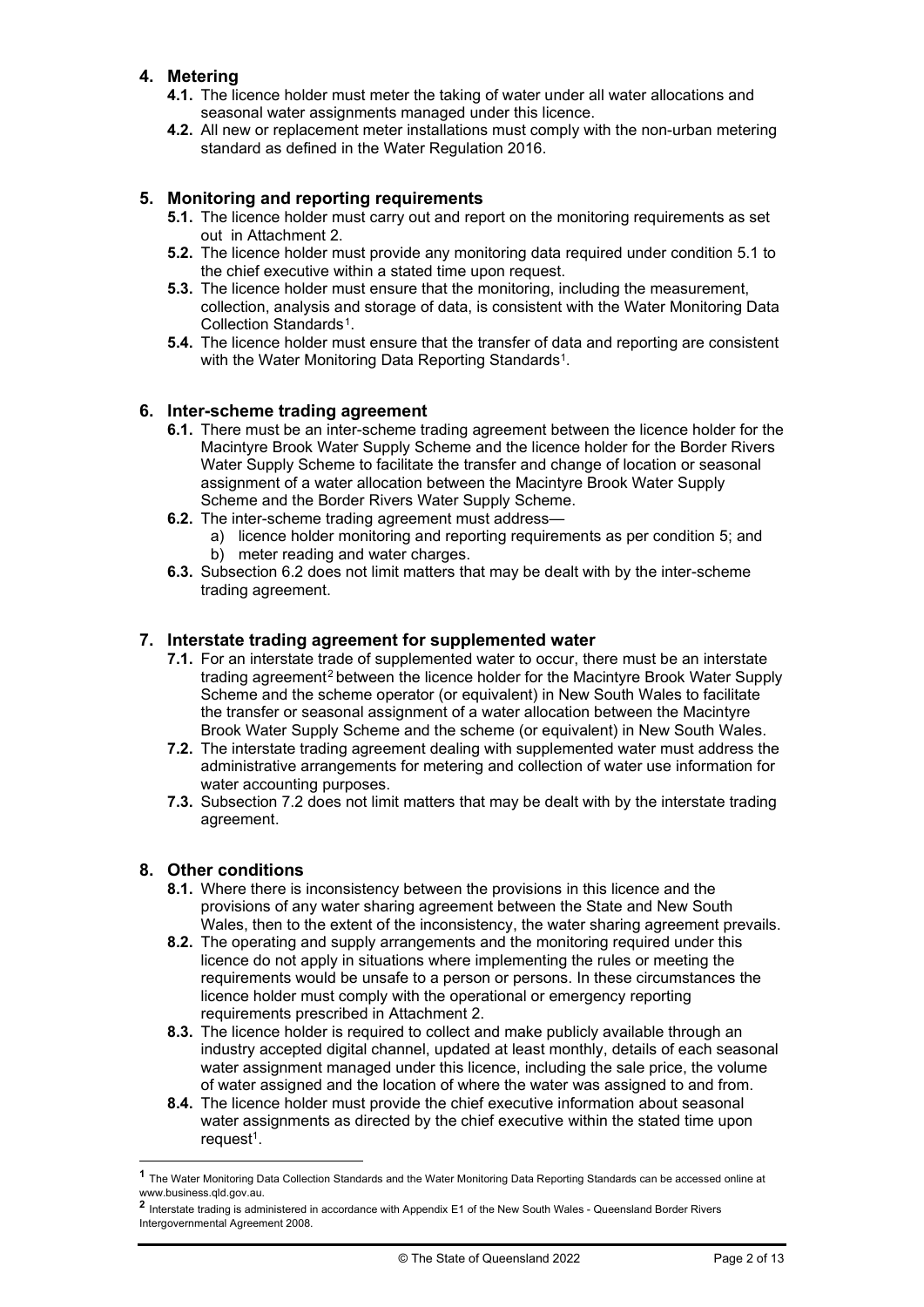This Resource Operations Licence is subject to the conditions attached.

#### **Commencement of licence**

The licence took effect on 17 March 2008.

#### **Granted on 14 March 2008 .**

**Amended under section 186 of the** *Water Act 2000* **on 10 January 2022.**

**Jarrod Cowley-Grimmond Executive Director, Divisional Support**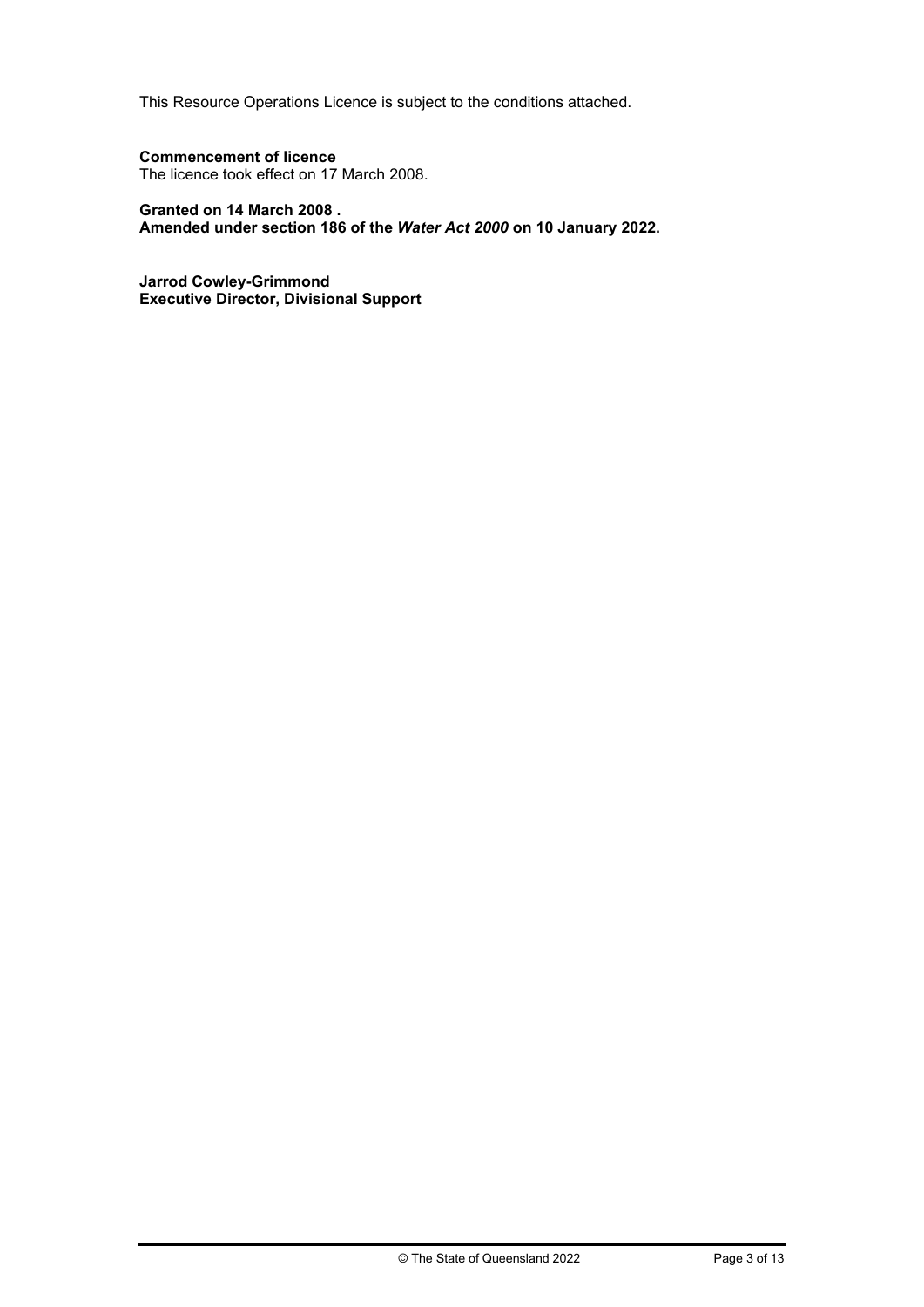# **Attachment 1 Infrastructure details for Macintyre Brook Water Supply Scheme**

#### *Table 1 – Coolmunda Dam — Macintyre Brook*

| <b>Description of infrastructure</b> |                                                                          |  |
|--------------------------------------|--------------------------------------------------------------------------|--|
| Description                          | Earth and rock fill dam, equipped with radial gates                      |  |
| Full supply level                    | EL 314.07 m AHD                                                          |  |
| Minimum operating level              | EL 303.73 m AHD                                                          |  |
| <b>Storage capacity</b>              |                                                                          |  |
| Full supply volume                   | 68 134 ML                                                                |  |
| Minimum operating volume             | 210 ML                                                                   |  |
| Storage curves                       | Drawing no: 207900C                                                      |  |
| <b>Spillway arrangement</b>          |                                                                          |  |
| Description of works                 | Spillway consisting of seven radial gates located centrally              |  |
|                                      | in embankment                                                            |  |
| Spillway level                       | EL 304.32 m AHD                                                          |  |
| Spillway width                       | 107.0 metres                                                             |  |
| Discharge characteristics            | Drawing no: 20696A                                                       |  |
| <b>River inlet/outlet works</b>      |                                                                          |  |
| Discharge characteristics            | The estimated maximum discharge capacity of the outlet is<br>390 ML/day. |  |

#### *Table 2 – Greenup Weir — Macintyre Brook*

| <b>Description of water infrastructure</b> |                                                           |  |
|--------------------------------------------|-----------------------------------------------------------|--|
| Description                                | Timber piled weir with timber crest                       |  |
| Full supply level                          | EL 296.65 m AHD                                           |  |
| Minimum operating level                    | EL 293.03 m AHD                                           |  |
| Storage volume and surface area            |                                                           |  |
| Full supply volume                         | 370 ML                                                    |  |
| Minimum operating volume                   | 20 ML                                                     |  |
| Storage curves                             | Drawing no: F37509                                        |  |
| <b>Spillway arrangement</b>                |                                                           |  |
| Description of works                       | Timber crest                                              |  |
| Spillway level                             | EL 296.65 m AHD                                           |  |
| Spillway width                             | 48.5 metres                                               |  |
| <b>River inlet/outlet works</b>            |                                                           |  |
| Discharge characteristics                  | The estimated maximum discharge capacity of the outlet is |  |
|                                            | 30 ML/dav                                                 |  |

#### *Table 3 – Whetstone Weir — Macintyre Brook*

| <b>Description of water infrastructure</b> |                                                           |  |
|--------------------------------------------|-----------------------------------------------------------|--|
| Description                                | Sheet piling with concrete cap                            |  |
| Full supply level                          | EL 262.45 m AHD                                           |  |
| Minimum operating level                    | EL 257.44 m AHD                                           |  |
| <b>Storage capacity</b>                    |                                                           |  |
| Full supply volume                         | 506 ML                                                    |  |
| Minimum operating volume                   | 3 ML                                                      |  |
| Storage curves                             | Drawing no: F43440                                        |  |
| <b>Spillway arrangement</b>                |                                                           |  |
| Description of works                       | Concrete cap crest                                        |  |
| Spillway level                             | EL 262.45 m AHD                                           |  |
| Spillway width                             | 25.6 metres                                               |  |
| <b>River inlet/outlet works</b>            |                                                           |  |
| Discharge characteristics                  | The estimated maximum discharge capacity of the outlet is |  |
|                                            | 45 ML/dav                                                 |  |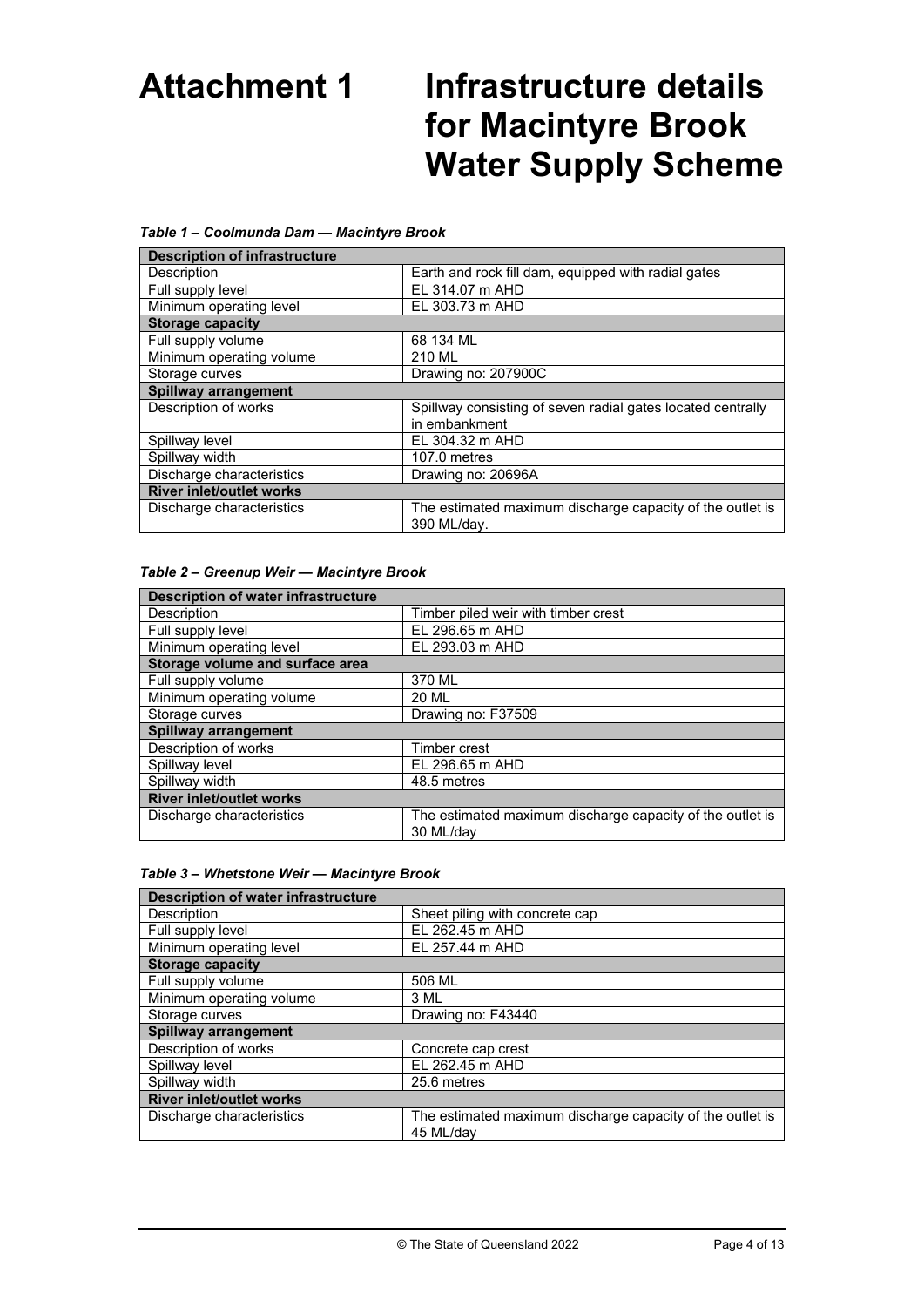*Table 4 – Ben Dor Weir — Macintyre Brook*

| <b>Description of water infrastructure</b> |                                                                        |  |
|--------------------------------------------|------------------------------------------------------------------------|--|
| Description                                | Mass concrete gravity weir with central ogee spillway                  |  |
| Full supply level                          | EL 250.05 m AHD                                                        |  |
| Minimum operating level                    | EL 244.26 m AHD                                                        |  |
| <b>Storage capacity</b>                    |                                                                        |  |
| Full supply volume                         | 700 ML                                                                 |  |
| Minimum operating volume                   | <b>20 ML</b>                                                           |  |
| Storage curves                             | Drawing no: F37504                                                     |  |
| <b>Spillway arrangement</b>                |                                                                        |  |
| Description of works                       | Ogee crest                                                             |  |
| Spillway level                             | EL 250.05 m AHD                                                        |  |
| Spillway width                             | 63.7 metres                                                            |  |
| <b>River inlet/outlet works</b>            |                                                                        |  |
| Discharge characteristics                  | The estimated maximum discharge capacity of the outlet is<br>40 ML/dav |  |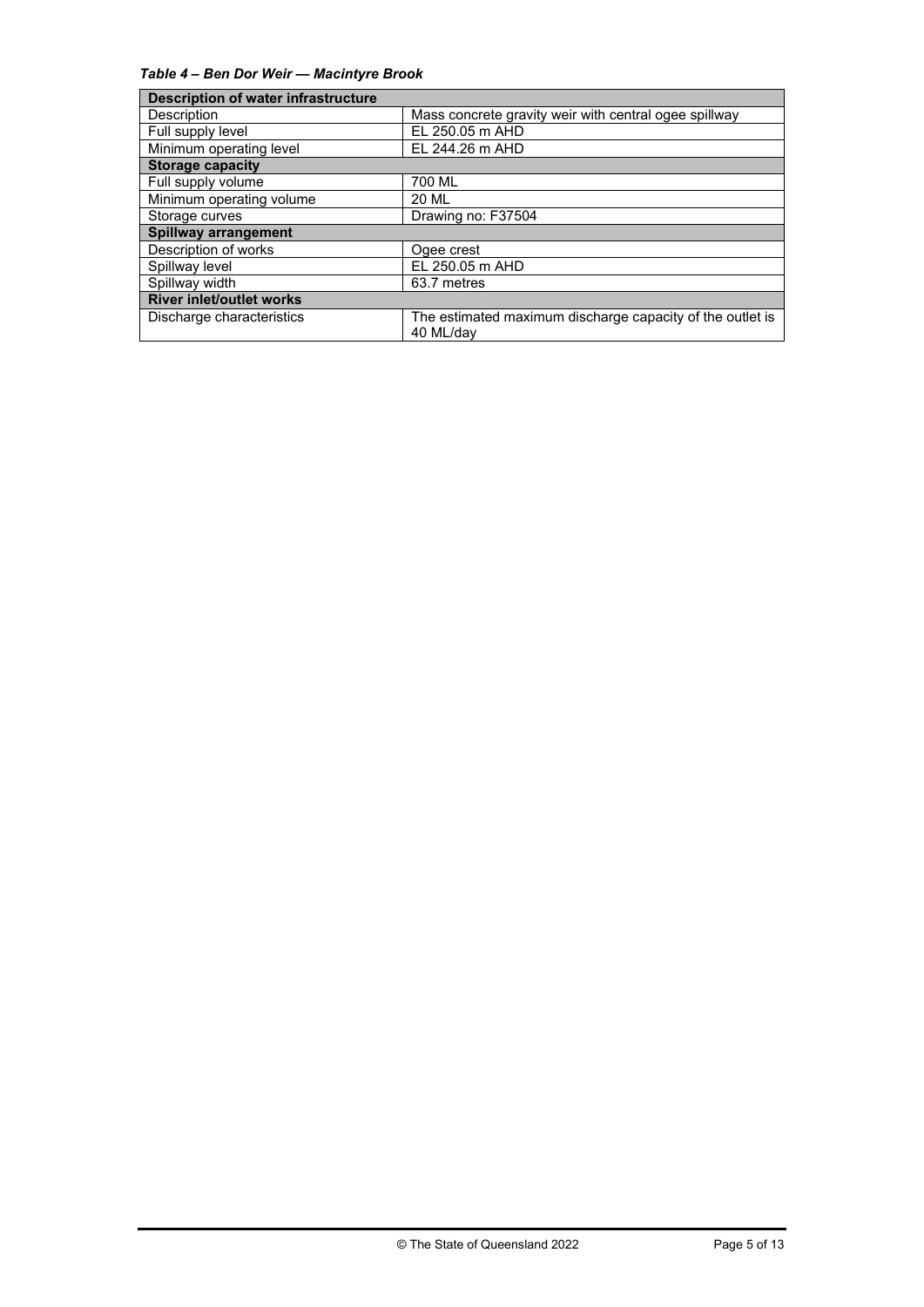# **Attachment 2 Licence holder monitoring and reporting**

# **Part 1 Monitoring requirements**

## **Division 1 Water quantity**

#### **1 Stream flow and storage water level data**

- (1) The licence holder must record water level and flow data in accordance with Attachment 2, Table 1.
- (2) Notwithstanding subsection (1), where continuous time series data are not available, daily water level data may be recorded.
- (3) Storage inflow may be determined based upon a storage inflow derivation technique supplied by the licence holder and approved by the chief executive.
- (4) Tailwater flows may be estimated using the release curve developed for the discharge works by the licence holder and approved by the chief executive.

#### *Table 1 – Locations where continuous time series water level data and daily flow data are required*

| <b>Location</b>          | Water level data | Daily flow data |
|--------------------------|------------------|-----------------|
| Coolmunda Dam inflow     |                  |                 |
| Coolmunda Dam headwater  |                  |                 |
| Coolmunda Dam tailwater  |                  |                 |
| Whetstone Weir headwater |                  |                 |
| Ben Dor Weir headwater   |                  |                 |

### **2 Storage inflow**

- (1) The licence holder must record for Coolmunda Dam the daily inflow data.
- (2) The inflow data must be real time information upon which operational decisions were based.

### **3 Releases from storage**

- (1) This section applies to Coolmunda Dam.
- (2) The licence holder must measure and record for the storage outlet—
	- (a) the daily volume released;
	- (b) the release rate, and for any change in release rate—
		- (i) the date and time of the change;
		- (ii) the new release rate; and
	- (c) the reason for each release and the component volumes for each release.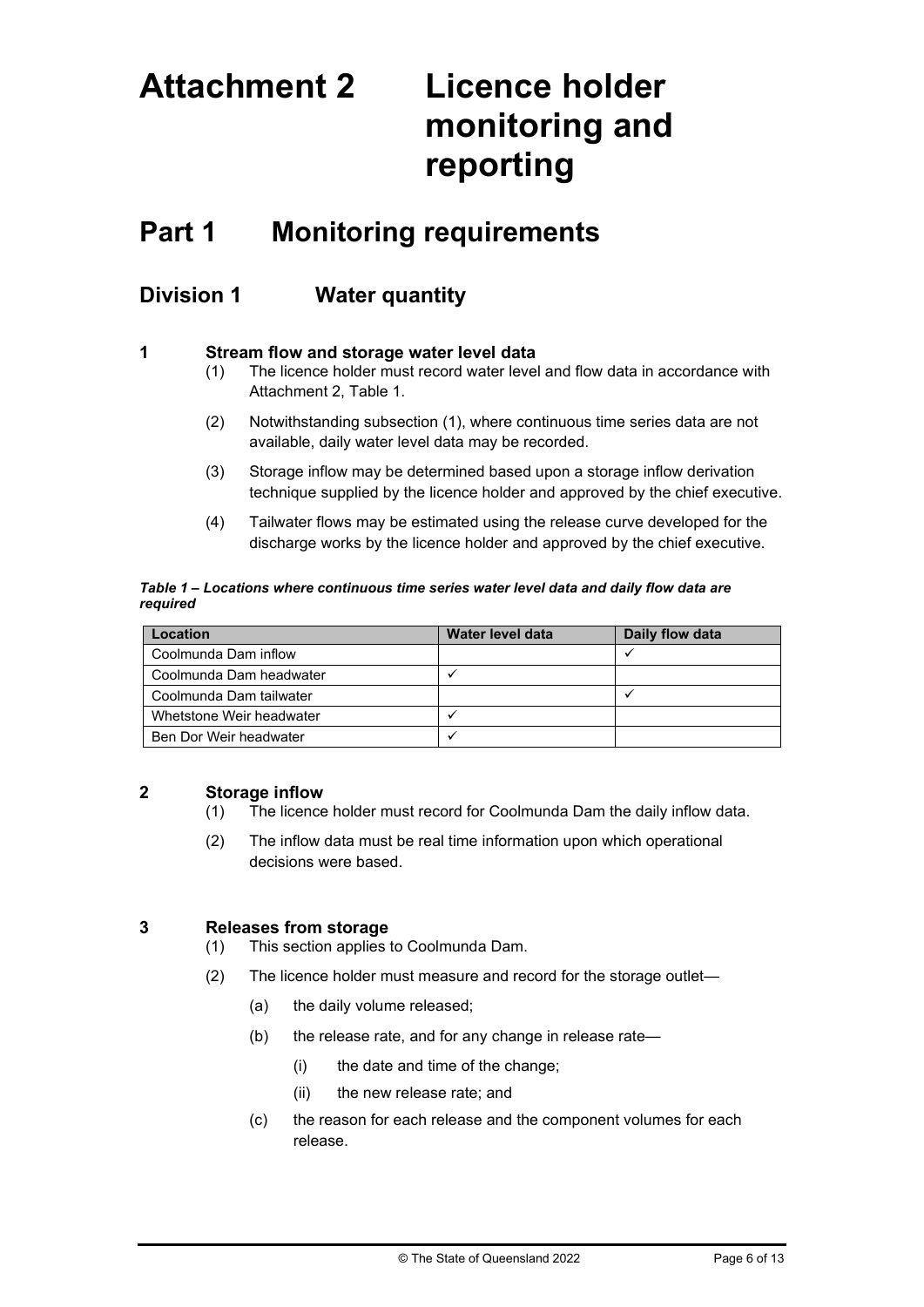#### **4 Continuous share water account reconciliations**

The licence holder must record details of each continuous share water account reconciliation determination, including all of the following—

- (a) the date of the reconciliation;
- (b) the reason for the reconciliation;
- (c) the value of each parameter applied for calculating the reconciliation;
- (d) how the water volume difference was applied to continuous share water accounts; and
- (e) the volume of water in each continuous share water account—
	- (i) immediately prior to the reconciliation; and
	- (ii) immediately after the reconciliation.

#### **5 Continuous share volume determinations**

The licence holder must record for each water allocation all the values of each parameter applied in determining the continuous share volume.

#### **6 Announced allocations for the bulk share**

The licence holder must record for the group of water allocations managed as the bulk share—

- (a) details of the announced allocation determinations for—
	- (i) medium priority allocations; and
	- (ii) high priority allocations;
- (b) the date announced allocations are determined; and
- (c) the value of each parameter applied for calculating the announced allocation.

#### **7 Water taken by water users**

The licence holder must measure and record for each water allocation and for each zone—

- (a) the total volume of water taken;
- (b) the total volume of water entitled to be taken; and
- (c) the basis for determining the total volume of water entitled to be taken.

#### **8 Seasonal water assignment of a water allocation**

The licence holder must record details of seasonal water assignment arrangements, including—

- (a) the name of the assignee and assignor;
- (b) the volume of the assignment;
- (c) the location—
	- (i) from which it was assigned; and
	- (ii) to which it was assigned;
- (d) the effective date of the assignment; and
- (e) the sale price.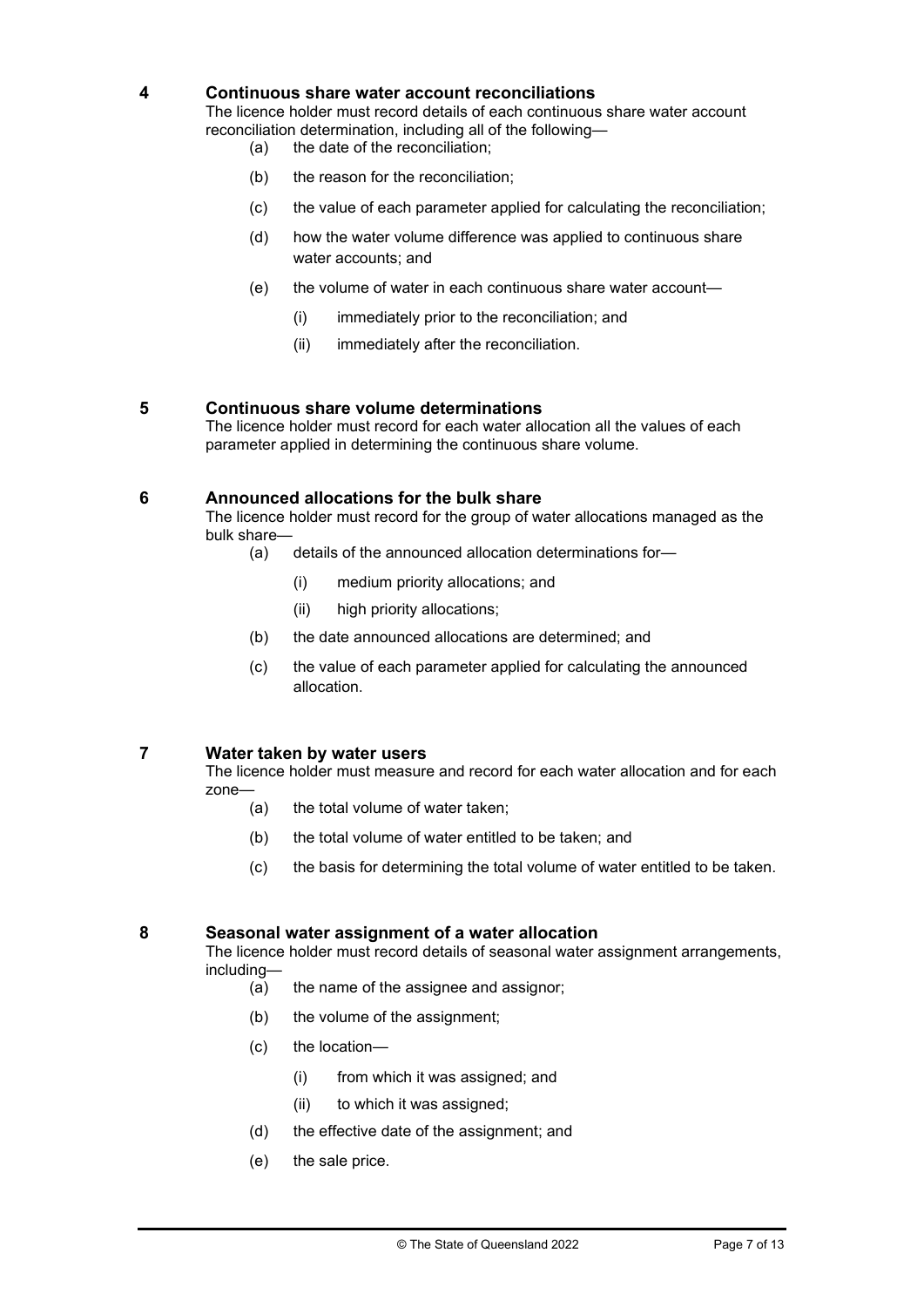#### **9 Limitation on the supply of medium priority water**

The licence holder must record the date(s) where the supply of medium priority water allocations is—

- (a) ceased because the water level in Coolmunda Dam is below the level stated in section 5(2) of the operations manual; or
- (b) recommenced because the water level in Coolmunda Dam has increased to a level equal to or above the level stated in section 5(3) of the operations manual.

#### **10 Waterholes**

- (1) For any waterhole from which supplemented water is taken, the licence holder must establish a unique identifier.
- (2) For each day that supplemented water is taken from a waterhole and where the water level is below cease to flow level, the licence holder must measure and record the level of water below cease to flow level.

### **Division 2 Impact of infrastructure operation on natural ecosystems**

#### **11 Water quality**

The licence holder must monitor and record water quality in relation to relevant infrastructure listed in Attachment 1.

#### **12 Bank condition**

- (1) The licence holder must inspect banks for evidence of collapse and/or erosion identified within the ponded areas and downstream of each storage listed in Attachment 1, following instances of—
	- (a) rapid water level change; or
	- (b) large flows through storages; or
	- (c) other occasions when collapse and/or erosion of banks may be likely.
- (2) For subsection (1), downstream of the relevant infrastructure means the distance of influence of infrastructure operations.

#### **13 Fish stranding**

The licence holder must record and assess reported instances of fish stranding in watercourses and ponded areas associated with the operation of the infrastructure in Attachment 1 to determine if any instance is associated with the operation of that infrastructure.

# **Part 2 Reporting requirements**

#### **14 Reporting requirements**

The licence holder must provide the following reports in accordance with this part—

- (a) quarterly reports;
- (b) annual reports for the previous water year; and
- (c) operational and emergency reports;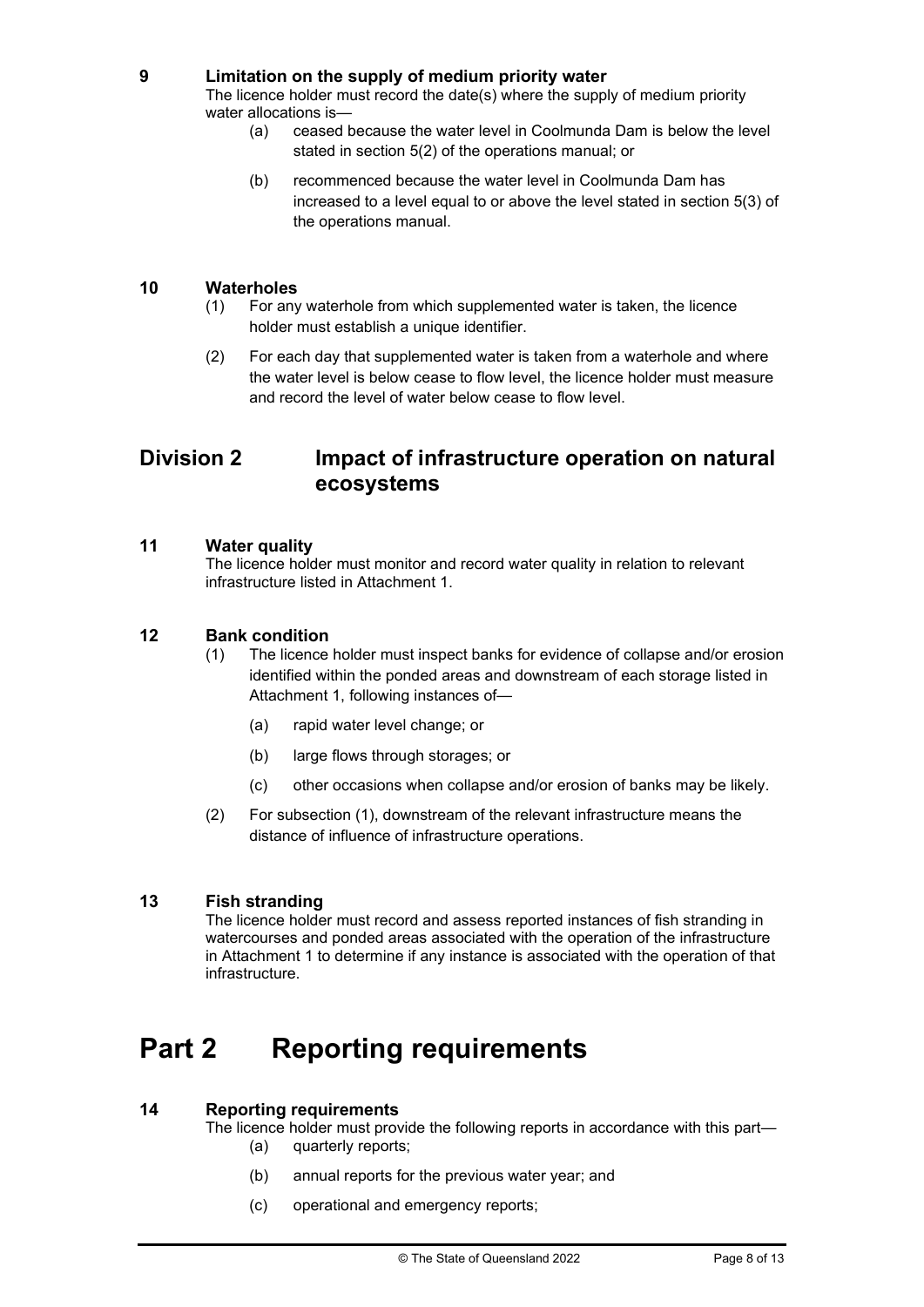# **Division 1 Quarterly reporting**

#### **15 Quarterly reporting**

- (1) The licence holder must submit a quarterly report to the chief executive within 8 weeks after the end of the reporting quarter.
- (2) The report must contain—
	- (a) stream flow and storage water level data—all records referred to in section 1;
	- (b) storage inflow data—all records referred to in section 2;
	- (c) releases from storage—all records referred to in section 3;
	- (d) the total quarterly volume of water taken under each water allocation all records referred to in section 7;
	- (e) waterholes—all records referred to in section 10;
	- (f) water quality—all records referred to in section 11; and
	- (g) summary of bank condition monitoring and incidences of slumping carried out in accordance with section 12.

# **Division 2 Annual reporting**

#### **16 Annual report**

- (1) The licence holder must submit an annual report to the chief executive within three months after the end of the water year.
- (2) The annual report must include—
	- (a) water quantity as described in section 17;
	- (b) details of the impact of storage operation on natural ecosystems as required under section 18;
	- (c) a discussion on any issues that arose as a result of the implementation and application of the rules and requirements in this licence; and
	- (d) a summary of sale price disclosure information and other seasonal water assignment information as per Attachment 2, Part 1, Division 1(8).

#### **17 Water quantity monitoring**

The licence holder must include in the annual report—

- (a) a summary of announced allocation determinations, including—
	- (i) an evaluation of the announced allocation procedures and outcomes; and
	- (ii) the date and value for each announced allocation;
- (b) water account reconciliation determinations, including—
	- (i) an evaluation of the water account reconciliation procedures and outcomes; and
	- (ii) the date and value for the 'water volume difference' for each reconciliation process;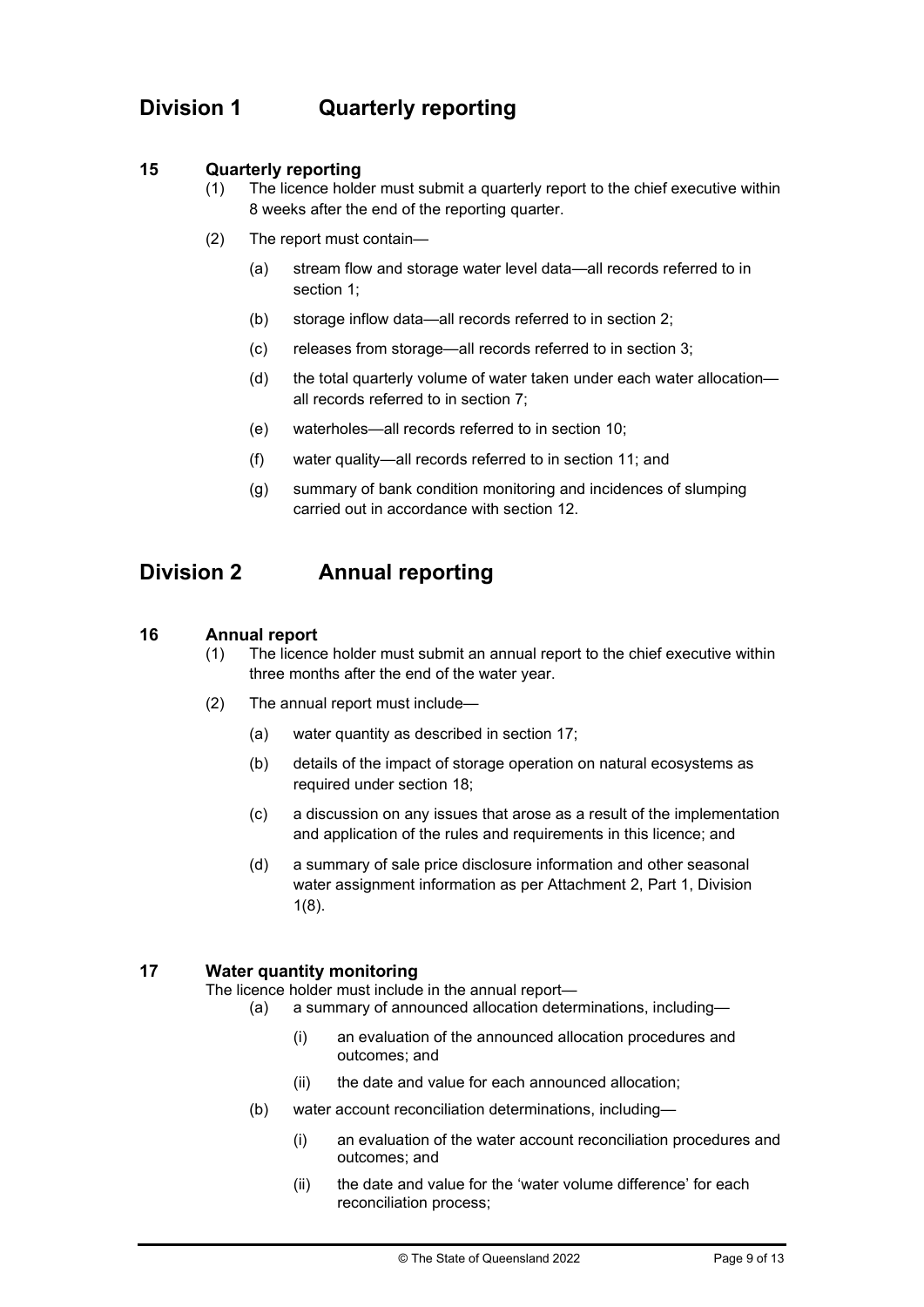- (c) instances where there was a limitation on the supply of medium priority water, including—
	- (i) an evaluation of the effectiveness of the arrangements and outcomes; and
	- $(ii)$  the commencement date(s) and time period(s);
- (d) the total annual volume of water taken by each supplemented water user, specified by entitlement and zone, including—
	- (i) the total volume of water taken;
	- (ii) the total volume of water entitled to be taken; and
	- (iii) the basis for determining the total volume entitled to be taken;
- (e) details of seasonal water assignments within each zone, including—
	- (i) the total number of seasonal water assignments;
	- (ii) the total volume of water seasonally assigned; and
	- (iii) the total sale price;
- (f) details of seasonal water assignments between each zone, including—
	- (i) the total number of seasonal water assignments;
	- (ii) the total volume of water seasonally assigned; and
	- (iii) the total sale price;
- (g) details of inter-scheme seasonal water assignments from each zone, including—
	- (i) the total number of inter-scheme seasonal water assignments out of the scheme;
	- (ii) the total volume of inter-scheme seasonal water assignments out of the scheme; and
	- (iii) the total sale price;
- (h) all details of changes to the storage and delivery infrastructure or the operation of storage and delivery infrastructure that may impact on compliance with this licence; and
- (i) details of any new monitoring devices used, such as equipment to measure stream flow.

#### **18 Impact of infrastructure operation on natural ecosystems**

The licence holder must include in the annual report—

- (a) a summary of the environmental considerations made by the licence holder in making operational and release decisions;
- (b) a summary of the environmental outcomes of the decision, including any adverse environmental impacts; and
- (c) a summary of bank condition and fish stranding monitoring and assessment, including—
	- (i) results of investigations of bank slumping and/or erosion identified in ponded areas and/or downstream of the storages;
	- (ii) results of any investigations of fish stranding downstream of the storages; and
	- (iii) changes to the operation of storages to reduce instances of bank slumping, erosion or fish stranding;
- (d) a discussion and assessment of the following water quality issues—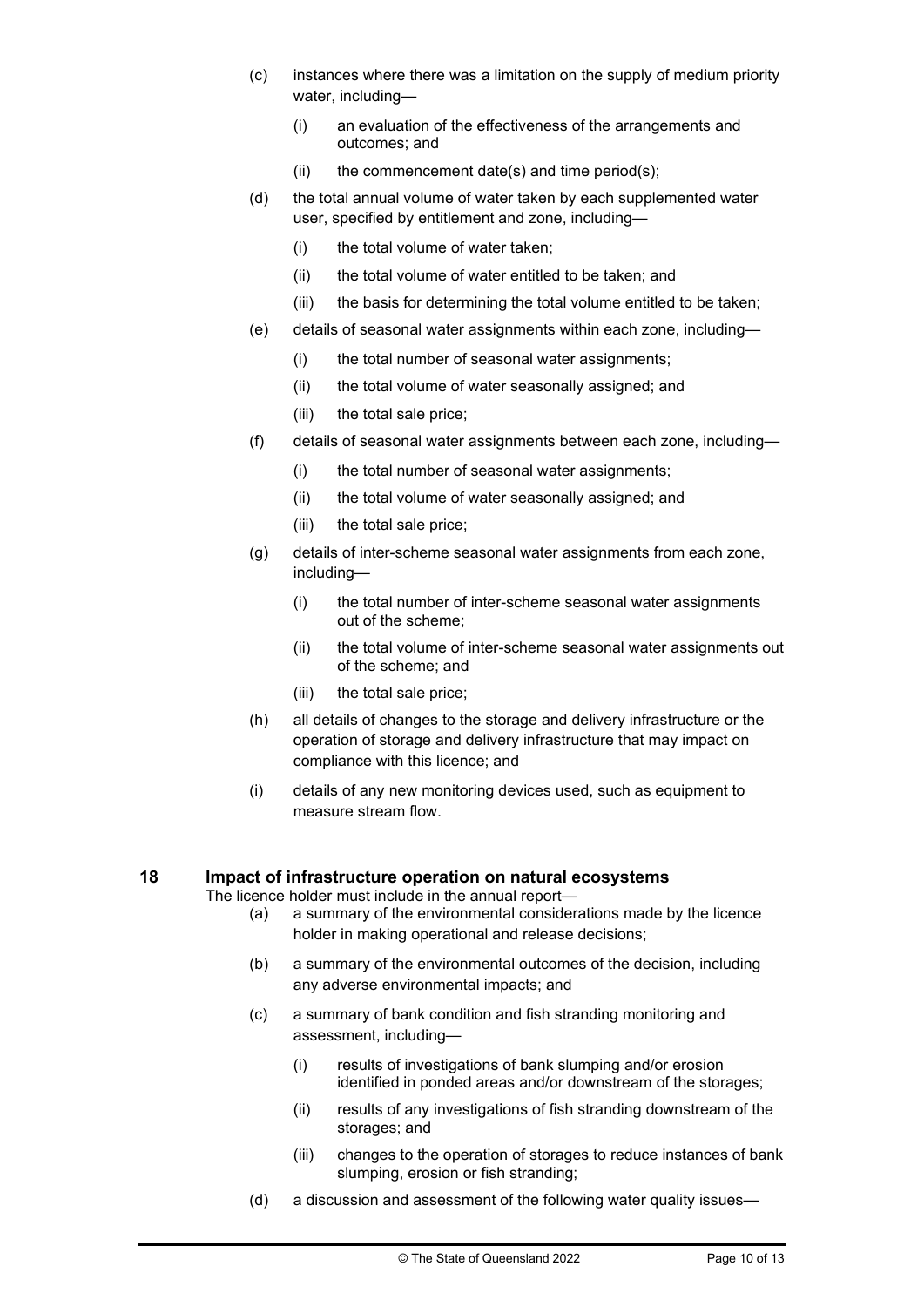- (i) thermal and chemical stratification in each storage;
- (ii) contribution of the storage and its management to the quality of water released;
- (iii) cumulative effect of successive storages on water quality; and
- (iv) cyanobacteria population changes in response to stratification in each storage; and
- (e) any proposed changes to the monitoring program as a result of evaluation of the data.

## **Division 3 Operational or emergency reporting[3](#page-10-0)**

#### **19 Operational or emergency reporting**

- (1) The licence holder must notify the chief executive—
	- (a) within one business day of becoming aware of any of the following operational incidents—
		- (i) non-compliance by the licence holder with this licence;
		- (ii) instances of fish stranding, cyanobacterial growth or bank slumping within ponded areas associated or downstream of the infrastructure to which this licence relates; and
		- (iii) a decision being made to introduce a reduced full supply level under section 399B of the *Water Supply (Safety and Reliability) Act 2008*.
	- (b) of an emergency where, as a result of the emergency, the licence holder cannot comply with the conditions of the licence.
- (2) The licence holder must provide to the chief executive upon request, and within the timeframe requested, a report which includes details of—
	- (a) the incident or emergency;
	- (b) the conditions under which the incident or emergency occurred;
	- (c) any responses or activities carried out as a result of the incident or emergency; and
	- (d) in relation to an emergency only, any requirements under this licence that the licence holder is either permanently or temporarily unable to comply with due to the emergency.
- (3) The licence holder must—
	- (a) notify the chief executive within one business day—
		- (i) upon setting an initial announced allocation or resetting an announced allocation during the water year;
		- (ii) with details of any arrangements for addressing circumstances where they are unable to supply water allocations;
		- (iii) upon determining a water volume difference;
		- (iv) with details of any restrictions on the supply of high priority water allocations;
		- (v) of ceasing the supply of medium priority water allocations because the water level in Coolmunda Dam is below the level stated section 5(2) of the operations manual; or

<span id="page-10-0"></span>**<sup>3</sup>** This does not preclude requirements for dam safety under the *Water Supply (Safety and Reliability) Act 2008*, *Water Act 2000* and any other applicable legislation.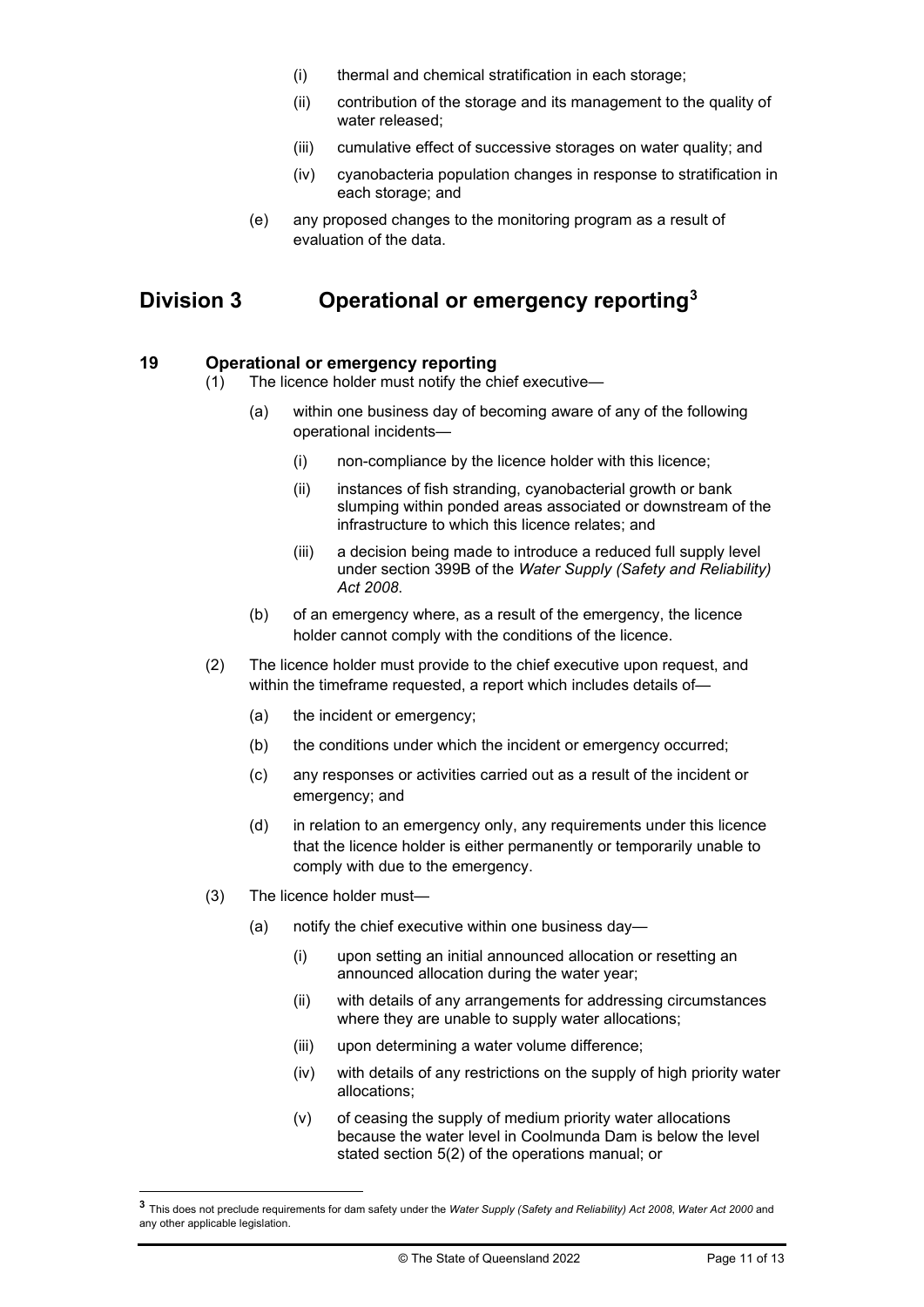(vi) of recommencing the supply of medium priority water allocations because the water level in Coolmunda Dam has increased to a level equal to or above the level stated in section 5(3) of the operations manual.